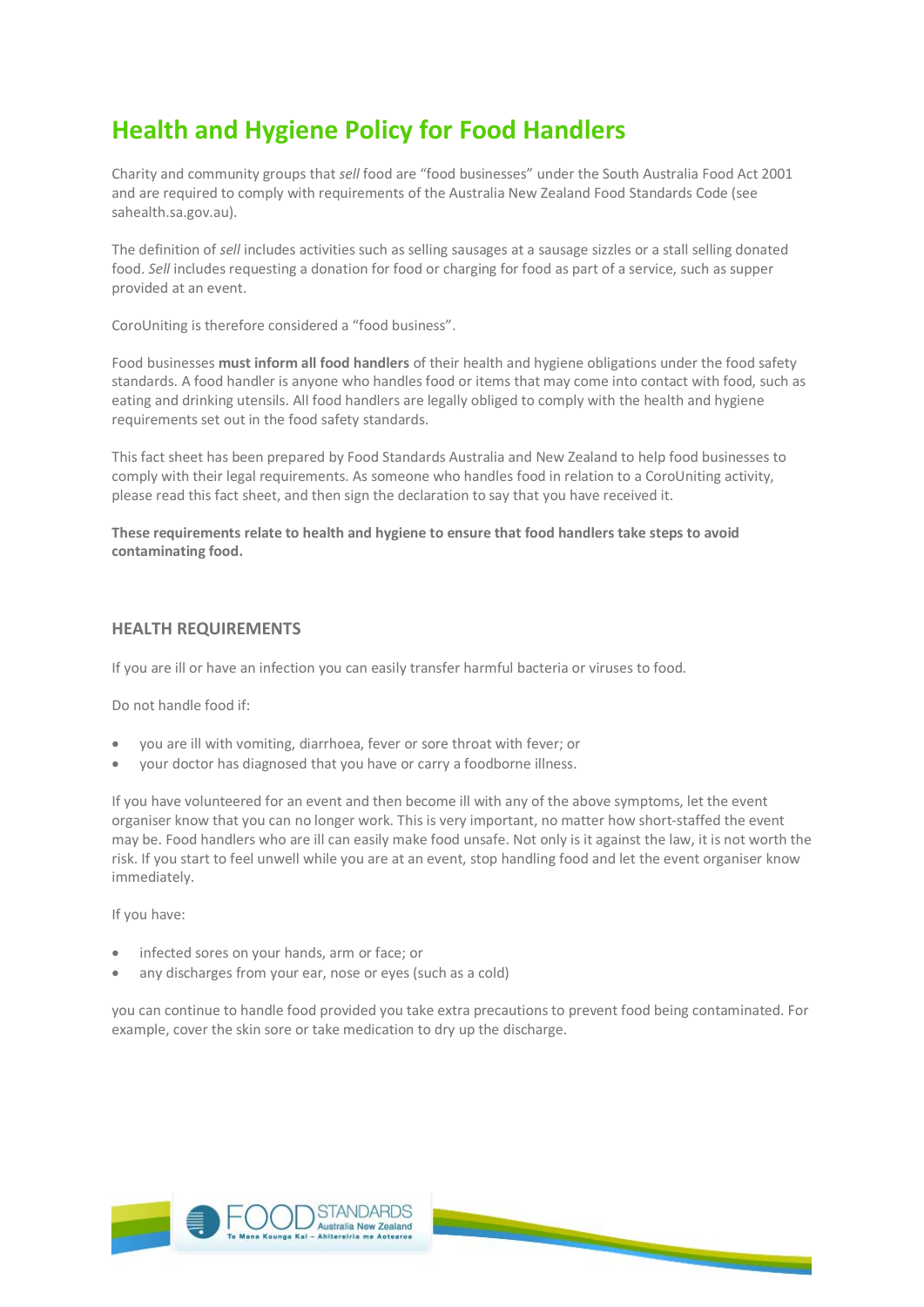## **HYGIENE REQUIREMENTS**

## **General hygiene**

Each food handler must take all precautions to ensure that food or surfaces that come in contact with food are not contaminated by his or her body or anything he or she is wearing. This includes hair, saliva, mucus, sweat, blood, fingernails, clothes, jewellery or bandages.

You are required to:

- avoid handling ready-to-eat food such as salads and cooked fooduse tongs or other implements instead;
- wear clean outer clothing:
- make sure bandages and dressings on exposed parts of your body (such as the hands, arms or face) are covered with waterproof coverings;
- not eat over uncovered food or equipment and utensils;
- not sneeze, blow or cough over uncovered food or equipment and utensils; and
- not spit, smoke or chew tobacco where food is handled.

## **Handwashing**

The most important measure to protect food from contamination is proper handwashing because clean and dry hands limit the transfer of harmful organisms to food. The Food Safety Standards require food handlers to wash their hands whenever hands are likely to be a source of contamination of food, including:

- before handling food;
- between handling raw food and food that is ready to eat, such as cooked food and salads;
- after using the toilet;
- after smoking, coughing, sneezing, blowing the nose, eating or drinking;
- after touching hair, scalp, mouth, nose or ear canal; and
- after handling rubbish and other waste.
- There are five steps that should be followed when washing hands. These are:
- wet hands under warm running water;
- soap hands, lathering well;
- rub thoroughly, including the wrists and between the fingers;
- rinse in clean water; and
- dry thoroughly on paper towel, leaving no moisture on the hands.

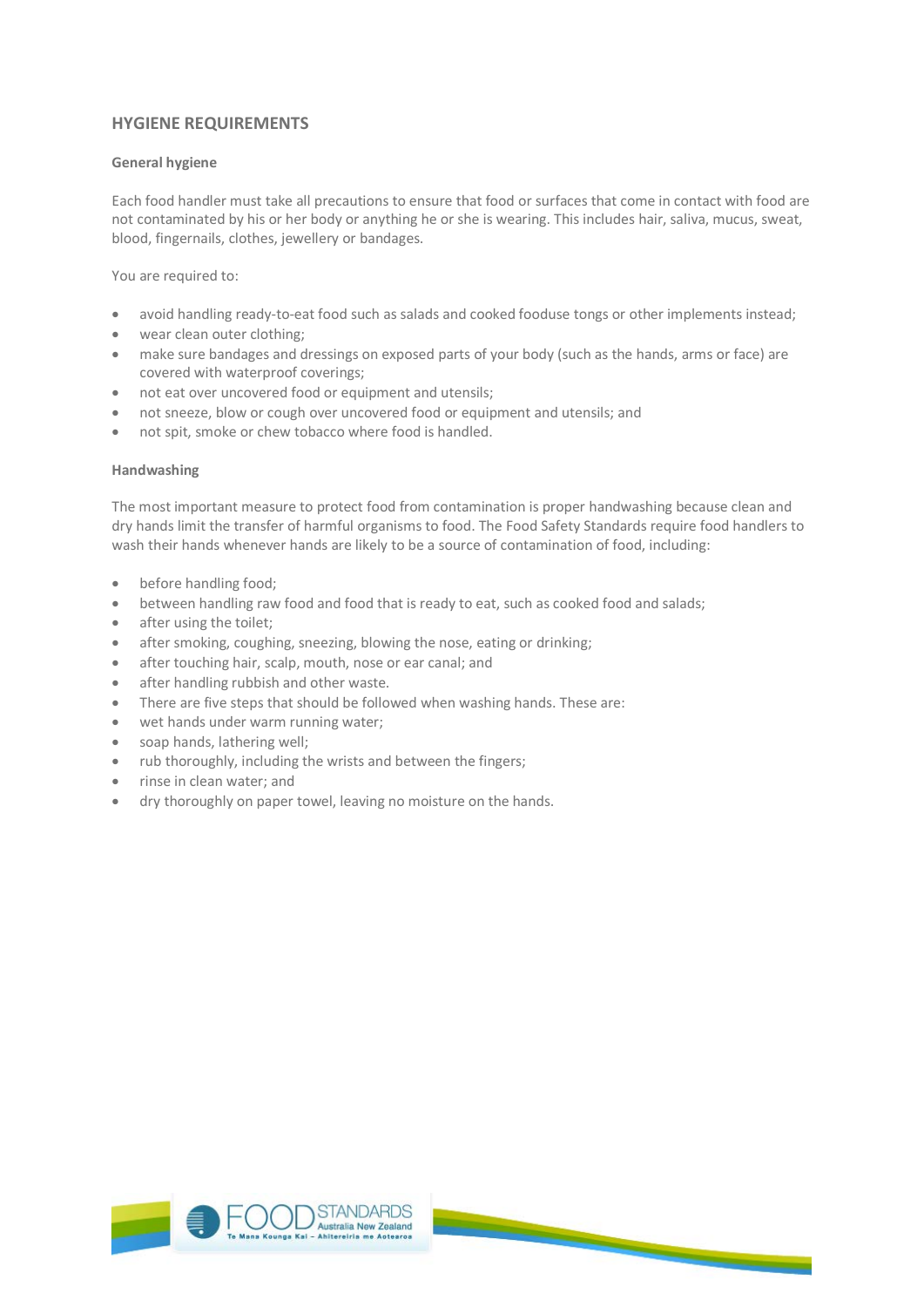## **DIVISION 4 - HEALTH AND HYGIENE REQUIREMENTS**

#### **Subdivision 1 - Requirements for food handlers**

#### **13 General requirement**

A food handler must take all reasonable measures not to handle food or surfaces likely to come into contact with food in a way that is likely to compromise the safety and suitability of food.

### **14 Health of food handlers**

(1) A food handler who has a symptom that indicates the handler may be suffering from a food-borne disease, or knows he or she is suffering from a food-borne disease, or is a carrier of a food-borne disease, must, if at work:

(a) report that he or she is or may be suffering from the disease, or knows that he or she is carrying the disease, to his or her supervisor, as the case may be;

(b) not engage in any handling of food where there is a reasonable likelihood of food contamination as a result of the disease; and

(c) if continuing to engage in other work on the food premises - take all practicable measures to prevent food from being contaminated as a result of the disease.

(2) A food handler who suffers from a condition must, if at work:

(a) if there is a reasonable likelihood of food contamination as a result of suffering the condition - report that he or she is suffering from the condition to his or her supervisor; and

(b) if continuing to engage in the handling of food or other work - take all practicable measures to prevent food being contaminated as a result of the condition.

(3) A food handler must notify his or her supervisor if the food handler knows or suspects that he or she may have contaminated food whilst handling food.

#### **15 Hygiene of food handlers**

(1) A food handler must, when engaging in any food handling operation:

(a) take all practicable measures to ensure his or her body, anything from his or her body, and anything he or she is wearing does not contaminate food or surfaces likely to come into contact with food;

(b) take all practicable measures to prevent unnecessary contact with ready-to-eat food;

(c) ensure outer clothing is of a level of cleanliness that is appropriate for the handling of food that is being conducted.

(d) only use on exposed parts of his or her body bandages and dressings that are completely covered with a waterproofed covering;

(e) not eat over unprotected food or surfaces likely to come into contact with food;

(f) not sneeze, blow or cough over unprotected food or surfaces likely to come into contact with food;

<u> The Common Seconds and Seconds and Seconds and Seconds and Seconds and Seconds and Seconds and Seconds and Seconds and Seconds and Seconds and Seconds and Seconds and Seconds and Seconds and Seconds and Seconds and Secon</u>

(g) not spit, smoke or use tobacco or similar preparations in areas in which food is handled; and

(h) not urinate or defecate except in a toilet.